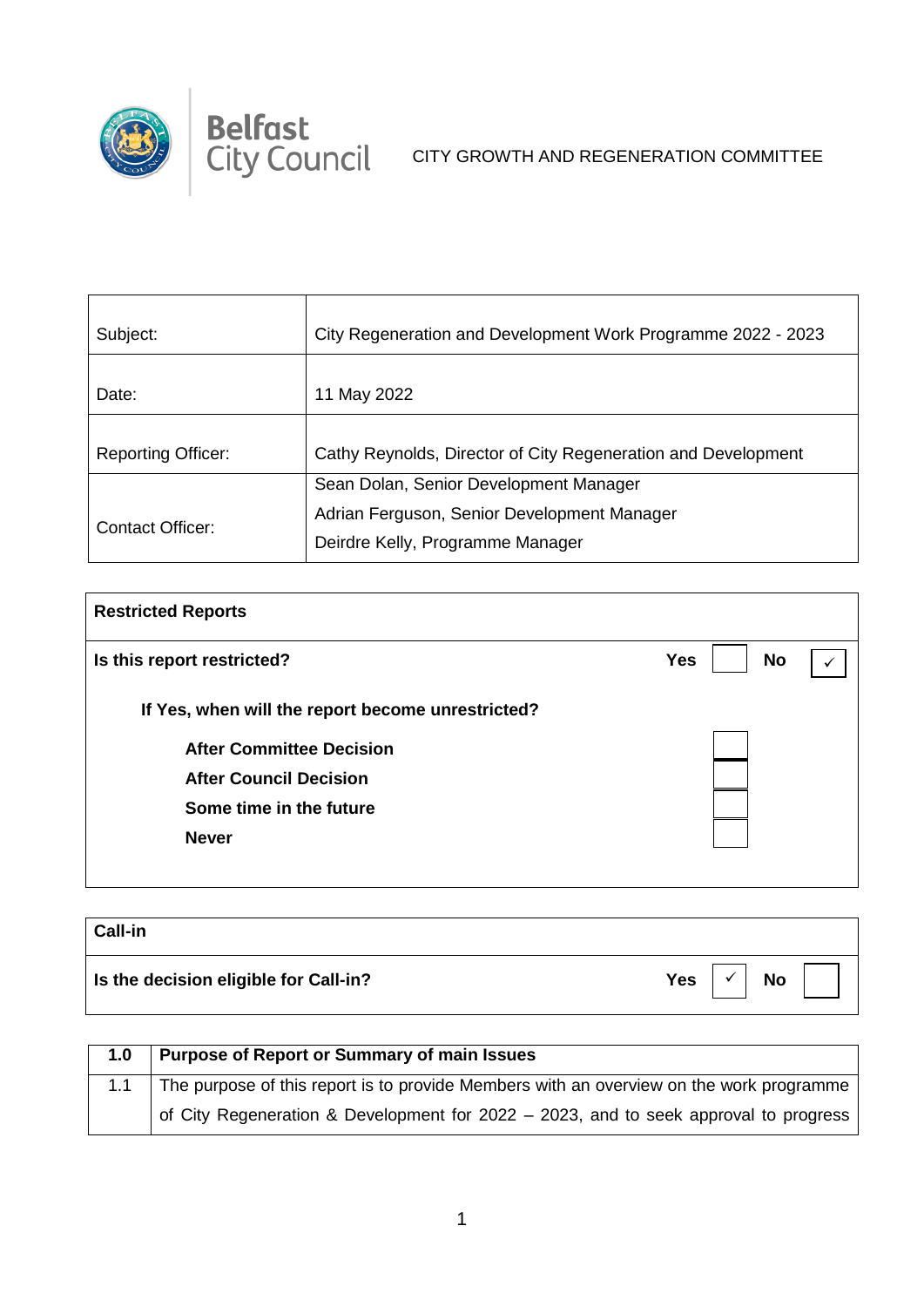|     | necessary procurement for key actions in 22/23 aligned to the priorities of this Committee as     |  |
|-----|---------------------------------------------------------------------------------------------------|--|
|     | well as the wide strategic corporate objectives of the Belfast Agenda.                            |  |
| 2.0 | <b>Recommendations</b>                                                                            |  |
| 2.1 | The Members of the Committee are asked to:                                                        |  |
|     | Note the $2021 - 2022$ progress across the regeneration and development activities                |  |
|     | aligned to the City Regeneration and Development Division.                                        |  |
|     | Agree the outlined activities for 2022 - 2023 as set out in the report including the<br>$\bullet$ |  |
|     | budget implications as below being met from approved and existing departmental                    |  |
|     | budget.                                                                                           |  |
|     | Agree that necessary procurement processes (including the invitation of tenders                   |  |
|     | and/or the use of appropriate framework arrangements) be initiated for any of the                 |  |
|     | planned City Regeneration and Development activities for 22/23 as required and in                 |  |
|     | line with the approved departmental budget.                                                       |  |
| 3.0 | <b>Background</b>                                                                                 |  |
| 3.1 | The City Regeneration and Development Division are focused on supporting the priorities of        |  |
|     | this Committee which include:                                                                     |  |
|     | Enabling and shaping city regeneration, development and investment ensuring<br>$\bullet$          |  |
|     | alignment across the Place and Economy Department and wider organisation, in                      |  |
|     | order to deliver on the Council's Strategic objectives for the physical and inclusive             |  |
|     | development of the city.                                                                          |  |
|     | Delivery of programmes and projects within Belfast City Centre Regeneration<br>$\bullet$          |  |
|     | Investment Strategy (BCCRIS) and associated Masterplans together with other                       |  |
|     | citywide regeneration activities, as aligned with the Belfast Agenda, Belfast: Our                |  |
|     | Recovery, Corporate Plan 2019 - 2023 and the Improvement Plan 2022 - 2023. With                   |  |
|     | an understanding that underpinning the delivery of regeneration and development is                |  |
|     | the ability to attract investment to ensure a thriving city, maximising the regeneration          |  |
|     | impact to deliver on inclusive growth.                                                            |  |
|     |                                                                                                   |  |
| 3.2 | In 2021 – 2022, despite the challenges of the Pandemic, significant progress was made             |  |
|     | across regeneration and development in the city. Specifically, some key highlights in relation    |  |
|     | to the role of the City Regeneration and Development Division this included:                      |  |
|     | Delivery of £4.039m DfC Covid-19 Revitalisation Programme including Business and<br>$\bullet$     |  |
|     | Community Cluster Programme Grant across the city, active travel measures, new                    |  |
|     | social and placemaking projects across the city, and notably the award-winning                    |  |
|     | <b>Belfast Entries programme</b>                                                                  |  |
|     |                                                                                                   |  |
|     |                                                                                                   |  |

2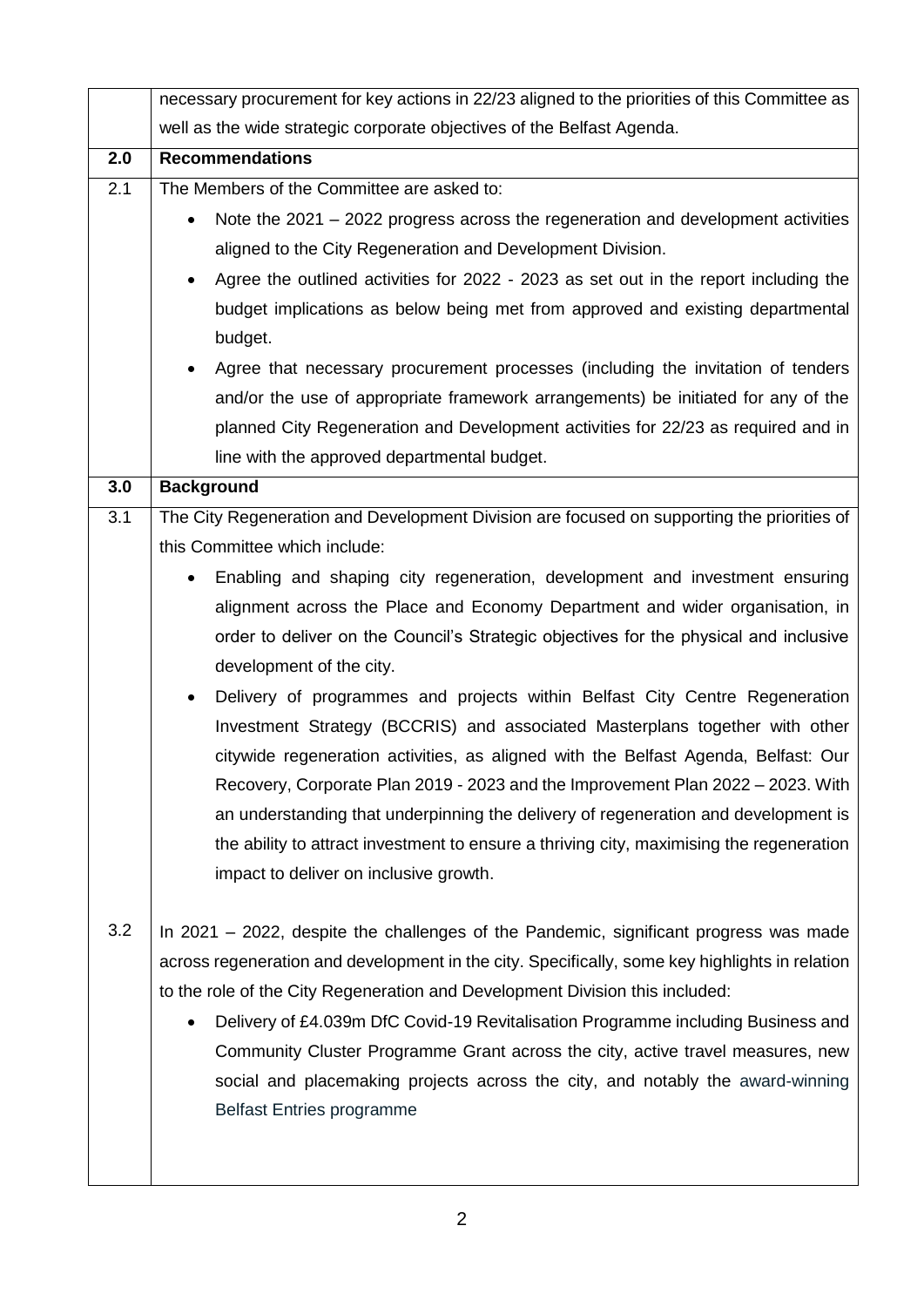Continuing to develop A Bolder Vision Strategy with DfC and DfI including the completion of the public consultation exercise. The Bolder Vision Strategy will provide a more holistic approach to infrastructure and major development investment, providing more of an onus on delivering transformative place-making and regeneration opportunities within our collective capital public and private investment plans, aligned to the principles and Key Moves of the Bolder Vision. The acquisition of the site for Belfast's flagship BRCD project Belfast Stories which will be housed in one of Belfast's most beloved heritage buildings, the art deco former Bank of Ireland building on Royal Avenue, along with the surrounding 4,000sq metres site. The acquisition of 2 Royal Avenue and working to develop long term and future uses collaboratively across Council for this listed heritage building, providing Council with a key opportunity to help address the challenges impacting on the city centre while protecting our heritage assets. Strategic Site Assessments (SSA) Phase 1 - city centre cluster sites including regeneration concept plans progression to PAD stage on a number of sites, and the completion of the initial EoI stage to attract Institutional Investment. SSA Phase 2 - City wide Strategic Site Assessments, including the establishment of a joint public sector housing group as the appropriate vehicle, chaired by the NIHE, to drive this forward through an agreed methodology. Continuing the comprehensive mapping of public sector assets in conjunction with partners, assessing these assets in line with the Urban Capacity Study and the Housing Monitor to identify and bring forward opportunities for Housing Led Regeneration. Developing a City Centre Living Vision through focused engagement with communities and other stakeholders to inform the City Centre Living Vision Document Leading the refreshed City Development Board, under the Community Planning Partnership; including supporting sub structures to work towards the finalisation of draft actions plans for each priority theme of: - Housing Led Regeneration Future City Centre Programme Connectivity, Access, Active & Sustainable Travel City-Wide Development and Regeneration Securing £207,500 funding for active travel enabling infrastructure through DfI's blue and green infrastructure fund to deliver secure and covered cycle stands and cycle repair stands.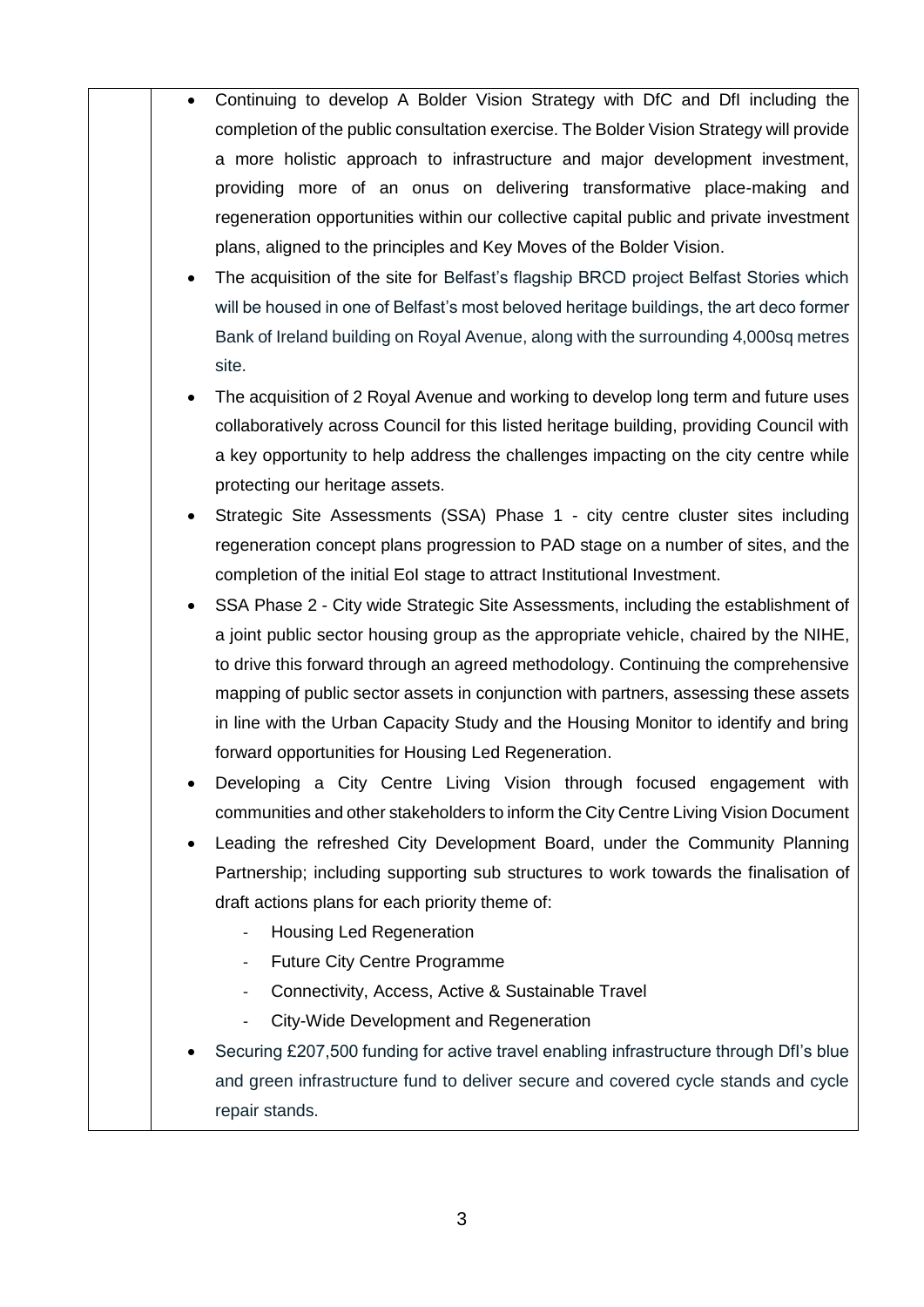|     | Securing additional funding for Belfast Entries Phase 2 and development of tactical<br>$\bullet$ |
|-----|--------------------------------------------------------------------------------------------------|
|     | regeneration programmes for the SW Quarter, the 5C's and Castle Street area.                     |
|     | Progressing design work on a number of public realm catalyst projects utilising                  |
|     | developer contributions including the 5C's, Little York / Little Patrick St and the North        |
|     | South Spine                                                                                      |
|     | Providing civic leadership and regeneration advice including representation on                   |
|     | various Programme/Project Boards) on a number of key city projects and                           |
|     | programmes including, Belfast Rapid Transport Phase 2, BRCD, the Junctions                       |
|     | Working Group, and Streets Ahead Programme Board as well as a number of major                    |
|     | private/public sector developments including Weavers Cross, Waterside, Tribeca,                  |
|     | and Queens Quay                                                                                  |
|     | Vacant to Vibrant Programme: includes launch of an Eol to inform the viability of a              |
|     | £700k capital grant scheme to incentivise both property owners and potential                     |
|     | occupiers to bring vacant spaces in Belfast city centre back into use and support the            |
|     | revitalisation of the city centre                                                                |
|     | Working with public and private sector partners to position the city to compete and              |
|     | promote the city for inclusive investment. Including supporting the Renewed Ambition             |
|     | public and private partnership, focused on promotion, advocacy and engagement and                |
|     | research work on social, economic and environmental impact of real estate                        |
|     | development.                                                                                     |
| 4.0 | <b>Main Report</b>                                                                               |
| 4.1 | The focus of the Division in 2022 $-$ 2023 is again aligned to the priorities and plan for this  |
|     | Committee as well as the wider strategic objectives for Council and themed across a number       |
|     |                                                                                                  |
|     |                                                                                                  |
|     | of programme pillars, below is a high-level outline of activities under these:                   |
| 4.2 |                                                                                                  |
|     | <b>Future City Centre (FCC) Programme</b>                                                        |
|     | The FCC now forms an integral part of the CG&R Committee Plan and the                            |
|     | Community Planning Partnership Board and provides a holistic oversight of the                    |
|     | various priorities to ensure alignment and co-ordination and seeks to maximise the               |
|     | benefits of collective private and public sector investment across a number of                   |
|     | strategic, cross-cutting activities /projects. These cross-cutting activities are aligned        |
|     | under the key pillars of the FCC Programme:                                                      |
|     | - Physical Regeneration and Connectivity                                                         |
|     | - Business & Investment                                                                          |
|     | - City Centre Vitality<br>- Positioning the City to Compete                                      |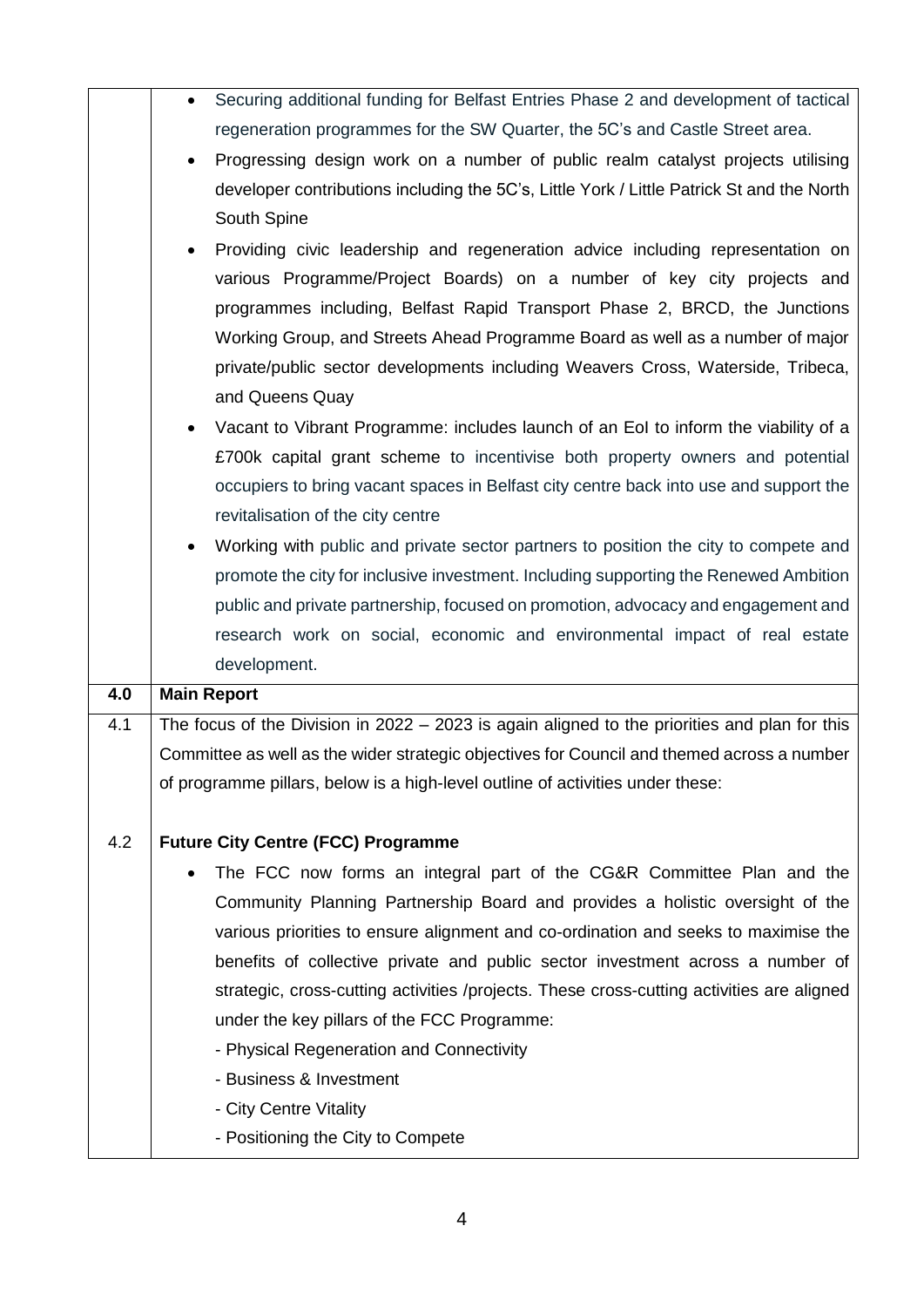|     |           | - Digital Innovation                                                                   |
|-----|-----------|----------------------------------------------------------------------------------------|
|     |           | - Clean Green & Safe.                                                                  |
|     |           | The FCC includes programmes such as the Vacant to Vibrant scheme, Housing Led          |
|     |           | Regeneration, Strategic Acquisition of key assets, the Entries Programme, Tactical     |
|     |           | Regeneration, the Bolder Vision and Positioning the City to Compete.                   |
|     |           | Undertaking a refresh of the overall FCC programme based on ongoing work across        |
|     |           | the pillars to ensure that the programme takes account of changing local and global    |
|     |           | situations.                                                                            |
|     | $\bullet$ | Launching and delivering the Vacant to Vibrant capital grant scheme                    |
|     | $\bullet$ | Tactical Regeneration Programme feasibility, design and delivery focusing on the       |
|     |           | Grey to Green initiative, SW Quarter and 5C's Tactical Regeneration projects as        |
|     |           | previously agreed by this Committee.                                                   |
|     | $\bullet$ | £150k from approved and existing departmental budget will be allocated to further      |
|     |           | developing and delivering the FCC Tactical Regeneration Programme.                     |
| 4.3 |           | <b>Housing Led Regeneration</b>                                                        |
|     |           | Finalise regeneration plans, PADs and all due diligence detail on Strategic Site       |
|     |           | Assessment Phase 1 cluster sites linked to the approach around attracting an           |
|     |           | institutional investor / development partner to bring forward housing led regeneration |
|     |           | across SSA Phase 1 Council assets and, where appropriate, together with other          |
|     |           | public sector partners (DfC, NIHE, DfI) and private sector landholdings.               |
|     | $\bullet$ | Finalise the City Centre Living Vision that will support progression of residential    |
|     |           | development aspirations for the city centre, to include engagement with relevant       |
|     |           | stakeholders and progressing recommendations as appropriate.                           |
|     |           | Continue with work to procure an institutional investor/development partner to         |
|     |           | progress Council's housing led regeneration ambitions.                                 |
|     | $\bullet$ | Continuing to bring forward the Strategic Site Assessment Phase 2 city wide work via   |
|     |           | the CPP City Development Board and its substructure (Housing Led Regeneration          |
|     |           | Group) chaired by the NIHE. Finalise the extensive cross public sector mapping         |
|     |           | exercise (including LPS, DfC, NIHE) to assess landholdings identified within LDP's     |
|     |           | Urban Capacity Study and the Housing Monitor, identifying and assessing a refined      |
|     |           | list of opportunities for Housing Led Regeneration                                     |
|     | $\bullet$ | Analysis of public sector assets, alongside existing private sector opportunities      |
|     |           | (including key city developments) to identify barriers to delivery and potential       |
|     |           |                                                                                        |
|     |           | mechanisms for unlocking, aimed at maximising opportunities and ensuring               |
|     |           | prioritisation of funding/delivery through the appropriate delivery agent.             |
|     |           |                                                                                        |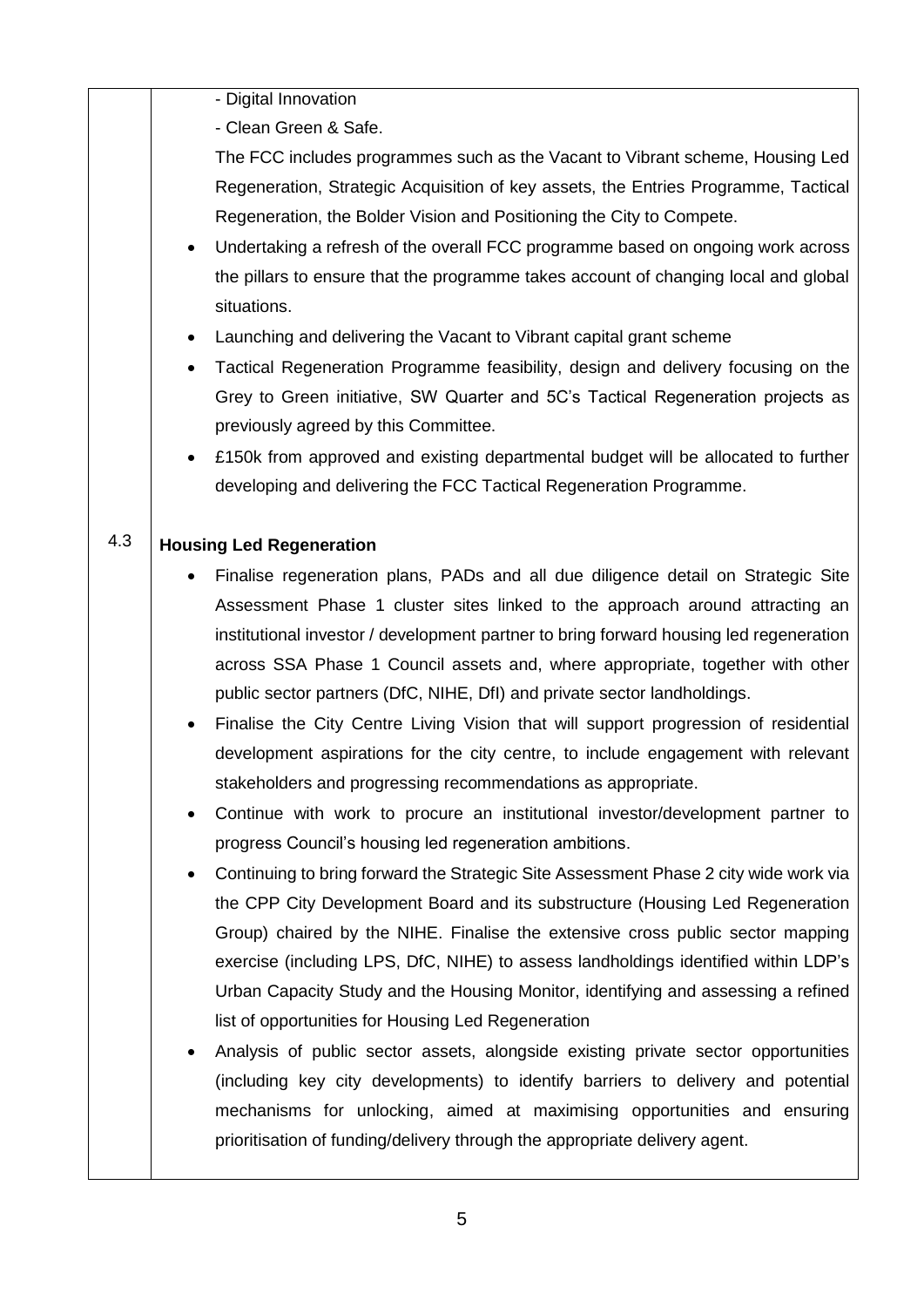|     | Progress the Inner North West Development Brief to deliver housing led regeneration<br>$\bullet$   |  |
|-----|----------------------------------------------------------------------------------------------------|--|
|     | by addressing barriers to unlock delivery of mixed tenure residential development.                 |  |
|     |                                                                                                    |  |
| 4.4 | <b>Connectivity, Active Travel and City Infrastructure</b>                                         |  |
|     | Finalise the Bolder Vision Strategy and Action Plan with partners in Dfl and DfC;                  |  |
|     | establish an integrated working approach with partners through an MoU Partnership                  |  |
|     | approach and prioritise funding approaches for feasibility and delivery of the priority            |  |
|     | projects emerging from the Bolder Vision Work. £200k from approved and existing                    |  |
|     | departmental budget will be allocated to developing up the Bolder Vision Action Plan               |  |
|     | suite of projects.                                                                                 |  |
|     | Continue to provide civic leadership and direction to enable the timely delivery of<br>$\bullet$   |  |
|     | capital connectivity, active travel and city infrastructure projects.                              |  |
|     | Develop and oversee an overarching city-wide programme to co-ordinate Council's<br>$\bullet$       |  |
|     | approach (inc partnership working) to connectivity and active travel aligned to the                |  |
|     | Corporate priority on Connectivity & Active Travel and as part of the CPP City                     |  |
|     | Development Board priority.                                                                        |  |
|     | Further develop the Belfast Urban Greenway in conjunction with the Dfl Cycle<br>$\bullet$          |  |
|     | Network and seek funding for delivery and further development and delivery of                      |  |
|     | sustainable travel initiatives.                                                                    |  |
|     | Ongoing monitoring and implementation of the of the Car Parking Strategy and Action<br>$\bullet$   |  |
|     | Plan in line with the emerging BMTP & LDP documents.                                               |  |
|     | Work collaboratively with DfI in relation to the Belfast Metropolitan Transport Plan,<br>$\bullet$ |  |
|     | and the Belfast Cycle Network                                                                      |  |
| 4.5 |                                                                                                    |  |
|     | <b>City Development and Investment</b>                                                             |  |
|     | Develop a Regeneration Programme Framework for key regeneration projects                           |  |
|     | including partnership projects at a citywide level; to include preparation of feasibility          |  |
|     | studies and business cases as appropriate. To include regeneration projects to                     |  |
|     | support development and investment for Bolder Vision and housing / mixed uses                      |  |
|     | regeneration projects.                                                                             |  |
|     | Identification of barriers preventing investment to key city regeneration and<br>$\bullet$         |  |
|     | developing approaches, with partners as appropriate, to de-risk, unlock and support                |  |
|     | bringing forward development proposals.                                                            |  |
|     | Undertake a review and purpose of the City Centre Investment Fund to align with                    |  |
|     | delivery of city development aspirations.                                                          |  |
|     | Developing long term uses and attracting funding for 2 Royal Avenue                                |  |
|     |                                                                                                    |  |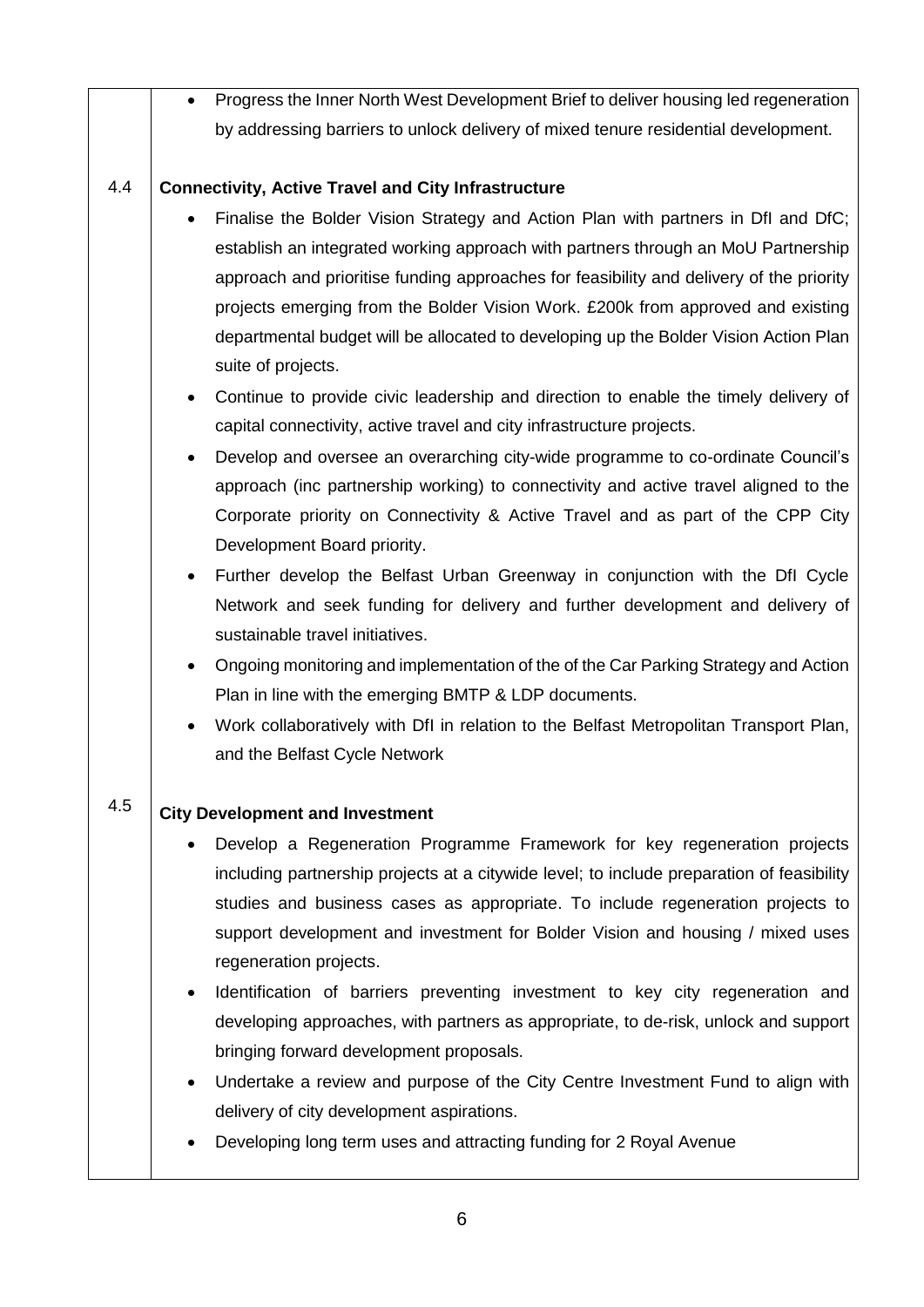|     | $\bullet$ | Continue to promote the Sixth investment & development opportunity                        |
|-----|-----------|-------------------------------------------------------------------------------------------|
|     | $\bullet$ | Complete assembly of optimal site for development of Belfast Stories project              |
|     |           | Delivering the Vacant to Vibrant Grant Programme to address the rising level of           |
|     |           | ground floor vacancy within the city centre                                               |
|     | $\bullet$ | Overseeing the delivery of the streetscape environmental improvements of the city-        |
|     |           | wide Supporting Vibrant Business Destinations in conjunction with Officers from           |
|     |           | across the P&E Department                                                                 |
|     |           | Working across Council and via the Community Planning process to progress a               |
|     |           | joined-up approach to city wide regeneration and development priorities on a place        |
|     |           | based approach involving communities and wider city partners.                             |
|     | $\bullet$ | Undertake a review of the priorities /projects within the Belfast City Centre             |
|     |           | Regeneration & Investment Strategy and progress / oversee those where Council is          |
|     |           | the lead partner.                                                                         |
|     |           | Chair and driving forward the regeneration work programme of the UU Community             |
|     |           | Campus Regeneration Forum.                                                                |
|     |           | Continue to provide civic leadership regeneration advice, including representation on     |
|     |           | Programme / Project Boards, on key city infrastructure and regeneration projects          |
|     |           | (public and private).                                                                     |
|     |           |                                                                                           |
|     |           |                                                                                           |
| 4.6 |           | <b>Positioning the City to Compete</b>                                                    |
|     |           | Continuing to positively position Belfast globally as an attractive investment location   |
|     |           | through targeted marketing and communication interventions to support the delivery        |
|     |           | of regeneration projects across the city and inclusive sustainable growth, aligning to    |
|     |           | city recovery plans, Belfast Region City Deal, Reset for Growth, Net Zero and             |
|     |           | Innovation City Belfast ambitions.                                                        |
|     |           | Support the Renewed Ambition public private partnership and the various elements          |
|     |           | of that work programme as previously reported to Committee.                               |
|     |           | Refreshing the Invest in Belfast website to ensure the city is positioned to attract      |
|     |           | investment including across real estate development, Innovation and Green Growth          |
|     |           | sectors.                                                                                  |
|     |           | Developing a CRM system to manage the database of investment and development<br>contacts. |
|     |           | Continue to deliver the strategic physical / real estate investment and marketing         |
|     |           | programme for the city including the implementation of a cohesive city and investment     |
|     |           | narrative.                                                                                |